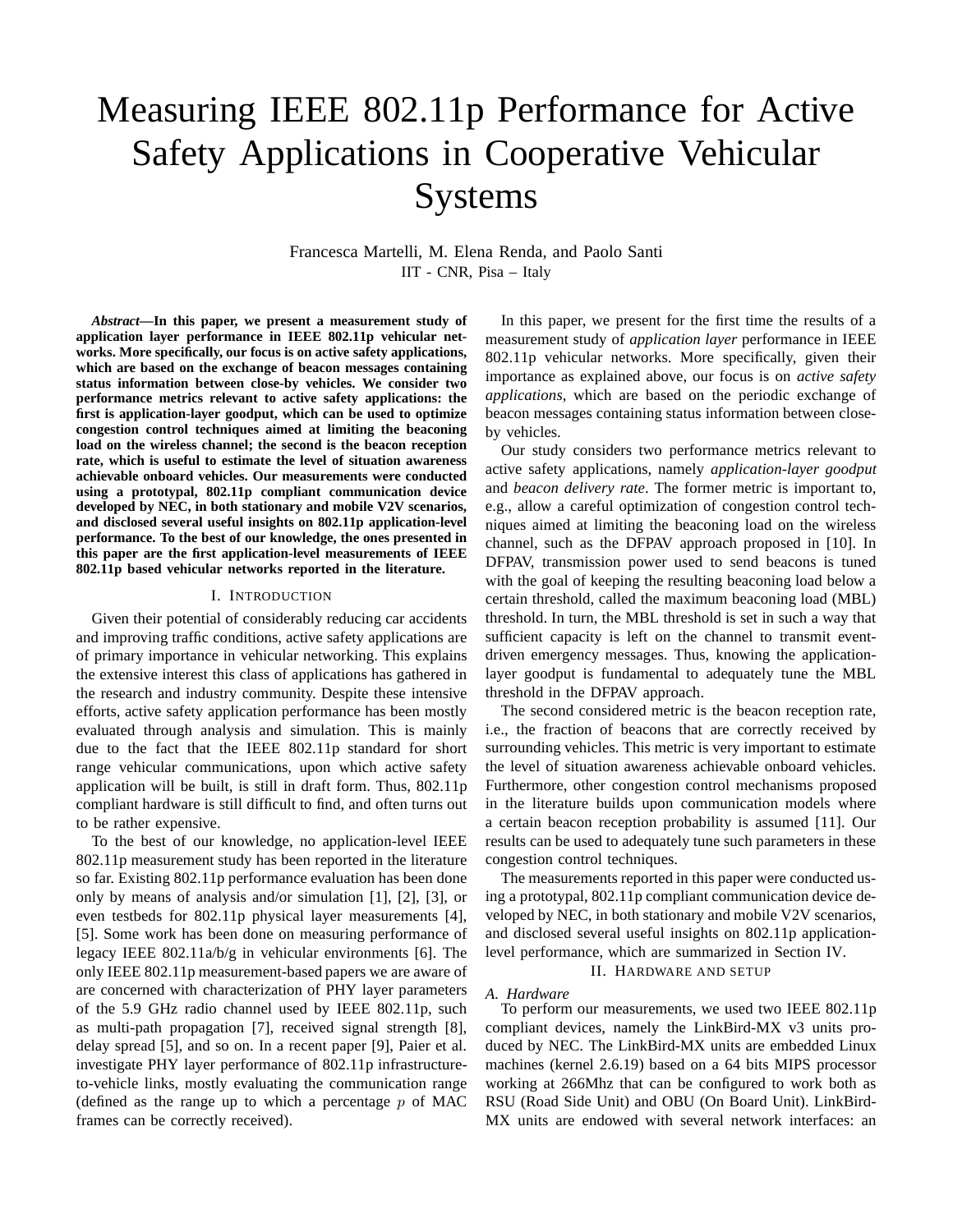

Fig. 1. The on-board unit setup.

Ethernet interface for communication with other onboard or roadside devices, a GPS connector, a wireless LAN interface based on IEEE 802.11p Draft 3.0, and an optional wireless LAN legacy  $(802.11a/b/g)$  interface. The characteristics of the 802.11p network interface are reported in Table I.

As it is known, both in Europe and US several channels have been reserved in the 5.9 GHz band for vehicular systems, and one of them is reserved for safety applications only (the control channel). Given our focus on measuring active safety application performance, we used the control channel for our measurement, which in Europe is channel 180 at 5.9 GHz.

LinkBird-MX units were connected to a WiMo antenna, whose characteristics and form factor fit well with vehicular applications. Technical details of the antenna used in our measurements are reported in Table II. The antennas were mounted on the roof of the vehicles for performing vehicle-tovehicle radio measurements. The onboard equipment on each vehicle, composed of a LinkBird-MX unit, a GPS receiver, a laptop, and a rooftop antenna (not shown) is reported in Figure 1. A detailed view of the LinkBird-MX unit with the rooftop antenna is reported in Figure 2.

| Parameter             | Details                             |  |  |  |  |  |
|-----------------------|-------------------------------------|--|--|--|--|--|
| Frequency/Channel     | $5725 - 5925$ MHz                   |  |  |  |  |  |
| Bandwidth             | $10-20$ MHz                         |  |  |  |  |  |
| Version               | IEEE802.11p Draft 3.0, July 2007    |  |  |  |  |  |
| <b>Transmit Power</b> | Max $21$ dBm (in Europe)            |  |  |  |  |  |
| Bitrates (10MHz)      | $3, 4.5, 6, 9, 12, 18, 24, 27$ Mbps |  |  |  |  |  |
| Bitrates (20MHz)      | 6, 9, 12, 18, 24, 36, 48, 54 Mbps   |  |  |  |  |  |

TABLE I

CHARACTERISTICS OF LINKBIRD-MX 802.11P NETWORK INTERFACE.

| Antenna type    | rubber antenna      |  |  |  |  |
|-----------------|---------------------|--|--|--|--|
| Model no.       | 18720.3h            |  |  |  |  |
| Frequency range | 5.5-5.8 GHz         |  |  |  |  |
| Impedance       | 50 Ohm              |  |  |  |  |
| Gain            | 5 dBi               |  |  |  |  |
| Radiation       | omni                |  |  |  |  |
| Polarization    | vertical            |  |  |  |  |
| Length          | $\overline{108}$ mm |  |  |  |  |
| <b>TABLE II</b> |                     |  |  |  |  |

ANTENNA DETAILS.

## *B. Experiments setup*

Together with the LinkBird-MX devices, NEC provides the Car-2-X SDK software toolkit, which abstracts the 802.11 protocol stack and offers Java API to interact with it. The abstracted protocol stack, called C2X stack, provides application developers with several communication primitives, including



Fig. 2. The NEC LinkBird unit with WiMo antenna.



Fig. 3. Transmission packet flow.

unicast, topologically- and geographically-scoped broadcast. Furthermore, the standard single-hop broadcast primitive, according to which a packet is received by all vehicles within the transmitter's communication range, is also provided. Given our focus on active safety applications, and more specifically on the beacon exchange phase upon which such applications are built, all packets were transmitted in single-hop broadcast in our measurements.

We developed a very simple Java application, which generates UDP packets at a regular time interval. The time interval can be set by the user with a  $1ms$  granularity, allowing the application to generate as many as 1000 packets/sec. Other tunable parameters are the packet payload size, and the duration of the transmission phase. The Java application also counts the number of received packets while running.

Each LinkBird unit has been connected to a laptop by means of the Ethernet interface (used for transmitting/receiving packets) and a serial port (used for control purposes). Given the limited computational power of LinkBird units, we run the CBR application on the laptop computer. Packets generated by CBR application are sent to the LinkBird unit through the Ethernet interface and received by the C2X daemon running on the LinkBird, which forwards received packets to the 802.11p wireless card (see Figure 3). A similar, but reversed, packet flow is implemented at the receiver end of a communication.

We have performed two different measurement campaigns: a first campaign aimed at measuring the application-layer goodput in different conditions, and a second campaign aimed at evaluating V2V beaconing performance.

Application-layer goodput is measured as the total amount of data received by the Java application in a time interval, typically set to 1sec. This value is computed by multiplying the number of packets received by the application in the time interval by the packet *payload* size. Note that application-layer goodput is necessarily lower than the raw PHY layer data rate,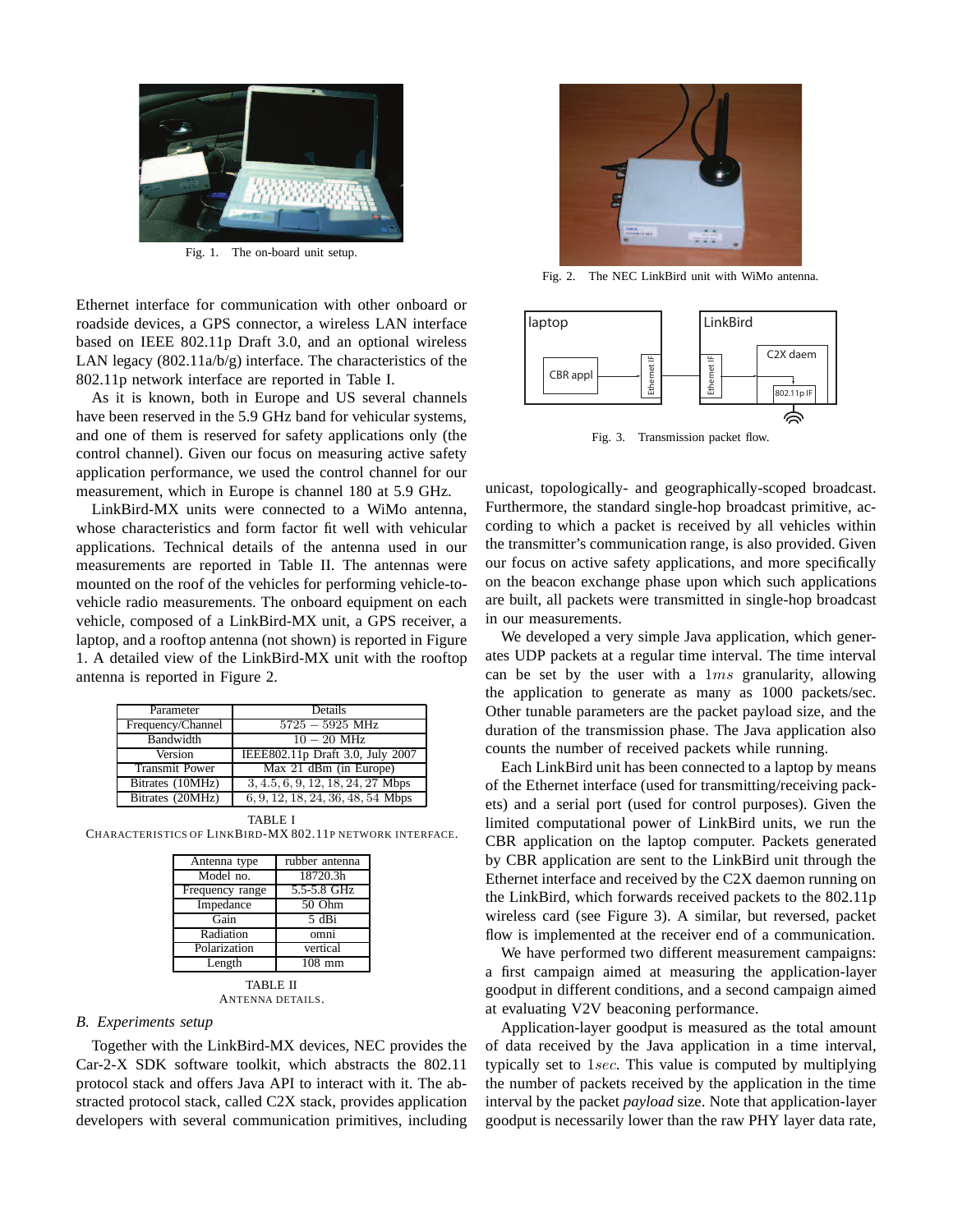

Fig. 4. The aerial map of the area for mobile measurements.

due to the presence of PHY and MAC packet headers, the backoff time, and the various interframe spaces as defined in 802.11.

Beaconing performance is evaluated by computing the percentage of correctly received beacon packets over the total number of transmitted beacons, i.e., the well-known packet delivery rate (PDR) metric.

In both measurements campaigns, packets were transmitted using the lowest coding rate (1/2) with BPSK modulation, corresponding to a PHY layer raw data rate of  $3Mbps$  with  $10Mhz$  channel bandwidth, and of  $6Mbps$  with  $20Mhz$  bandwidth. Usage of the lowest available data rates is mandatory for active safety applications, due to the typical usage of singlehop broadcast packets (which can be sent only at the lowest data rate), and to the better communication reliability provided by the lowest data rate.

In goodput measurements, we considered packets with payload size set to 100, 500, 1000, and 1500 bytes, respectively. The first two payload values are representative of a typical beacon size with (500) and without (100) security-related overhead [12], [10], while the larger values were chosen to investigate the saturation limit of the wireless channel. In beaconing measurements, only the relevant payload sizes of 100 and 500 bytes were considered.

## III. PERFORMANCE MEASUREMENTS

#### *A. Goodput measurements*

We performed three sets of measurements, aimed at measuring throughput in (1) ideal conditions, and in a (2) relatively high or (3) relatively low SNR regime. For each set of measurements, we performed 10 experiments, whose average goodput values are reported in Figure 5.

Measurements for scenario (1) were performed indoor in our lab, with the two LinkBird units separated only by a few meters. Since 802.11p operates on a reserved frequency band sufficiently separated from 802.11a frequencies, we observed a negligible interference despite the several WLANs operating in the building. This is witnessed by the very high goodput values measured, as reported in Figure 5-a) and b). Gooput values of as high as  $2.5Mbps$  for the  $3Mbps$  PHY data rate, and  $4.9Mbps$  for the  $6Mbps$  PHY data rate have been measured

for the largest payload size. Application-layer goodput values correspond to about 83% of the PHY raw data rate, meaning that 802.11p design proved very effective in reducing MAC layer overhead with respect to the legacy 802.11 protocol. Clearly, the achievable goodput decreases with payload size, with a measured goodput value of about  $2.1Mbps$  (respectively,  $3Mbps$ ) with 500 bytes packets and  $3Mbps$  (respectively,  $6Mbps$ ) PHY data rate. For the smallest packet size value, the measured goodput drops to about  $0.75Mbps$  with both PHY data rates.

Measurements for scenarios (2) and (3) were performed outdoor, using two stationary vehicles for measurements. Vehicles were positioned along the side of a road surrounding the CNR Research Area in Pisa, and positioned at a distance of about 30m for scenario (2) (relatively high SNR regime), and at about  $150m$  for scenario (3) (relatively low SNR regime). Note that  $30m$  approximately corresponds to the safety distance between vehicles traveling at  $100km/h$ , and it is thus representative of the situation in which two consecutive vehicles exchange packets in a relatively dense traffic scenario. On the other hand,  $150m$  is a typical distance up to which beacon reception is more relevant in active safety applications.

Goodput values obtained in scenario (2) and (3) are reported in Figure 5 c)–f). As seen from the plot, in the high SNR regime goodput values only slightly lower than in ideal conditions are observed at both data rates, with the exception of the largest packet size at  $3Mbps$ . With this relatively large packet size and relatively low data rate, the packet on-air time is relatively long (about  $4msec$ ), resulting in a very high likelihood of incurring in a bit error burst causing incorrect packet reception. This explains why the goodput value with 1500 bytes packets at  $3Mbps$  is close to 0. On the other hand, at  $6Mbps$  the packet on-air time is halved, and probability of successful packet reception considerably increases, resulting in the highest goodput value among the considered packet sizes.

In the low SNR regime, the goodput drop for relatively large packet sizes becomes evident: for both  $3Mbps$  and  $6Mbps$ data rates, the packet size resulting in the highest goodput values is 500 bytes; with larger packets, the probability of packet reception drops considerably, leading to lower goodput values, which are close to 0 in case of 1500 bytes packets. It is also worth observing that, as expected, the goodput values obtained are much lower than those obtained in ideal conditions, with a maximum goodput of about  $1.9Mbps$  at  $3Mbps$ , and of about 0.7*M* bps at  $6Mbps$ . The lower goodput value observed at  $6Mbps$  can be explained with the fact that our experiments were conducted in an environment open to vehicular traffic. Although vehicles were parked aside the road during experiments, movement of surrounding vehicles could not be controlled. When the separation distance between vehicles was  $150m$ , in some cases partial obstructions of the LOS between the vehicles were observed due to such uncontrolled vehicular movements, leading to a degraded communication performance.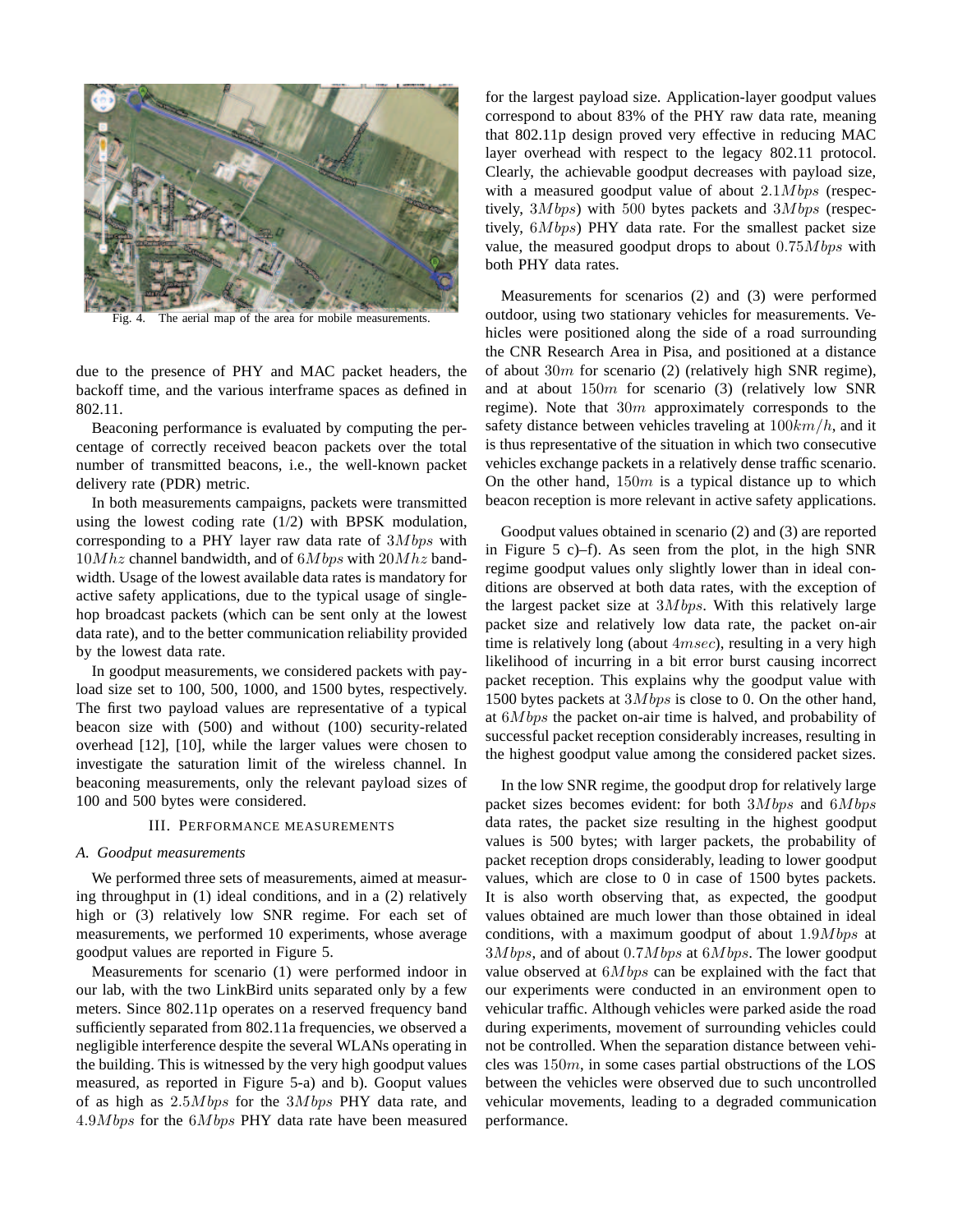

Fig. 5. Measured goodput in the different experiments, with PHY data rate set to  $3Mbps$  and  $6Mbps$ .

|               |                       |          | Test 1 |                          | Test 2 |      | Test 3 |      | Avg  |
|---------------|-----------------------|----------|--------|--------------------------|--------|------|--------|------|------|
| PHY data rate | payload size          | distance | A      | B                        | А      | B    | A      | B    |      |
| 3 Mbs         | 100 byte              | short    | 0.89   | ٠                        | 0.92   | 0.92 | 0.85   | 0.86 | 0.89 |
| 3 Mbs         | 500 byte              | short    | 0.84   | 0.84                     | 0.90   | 0.91 | 0.98   | 0.99 | 0.91 |
| 6 Mbs         | $\overline{100}$ byte | short    | 0.88   | 0.83                     | 0.92   | 0.86 |        | 0.91 | 0.88 |
| 6 Mbs         | 500 byte              | short    | 0.90   | 0.88                     | 0.74   | 0.76 | 0.94   |      | 0.84 |
| 3 Mbs         | 100 byte              | long     | 0.48   | 0.45                     | 0.71   | 0.68 | 0.57   | 0.53 | 0.57 |
| 3 Mbs         | 500 byte              | long     | 0.49   | 0.45                     | 0.53   | 0.49 | 0.57   | 0.53 | 0.51 |
| 6 Mbs         | $\overline{100}$ byte | long     | 0.53   |                          | 0.49   |      | 0.45   |      | 0.49 |
| 6 Mbs         | 500 byte              | long     | 0.61   | $\overline{\phantom{0}}$ | 0.54   | ٠    | 0.68   |      | 0.61 |

**TABLE III** MEASURED BEACON DELIVERY RATES.

#### **B.** Beacon measurements

In order to measure the beaconing performance, we conducted an extensive number of tests with moving vehicles. The tests were performed on a stretch of near straight-line, 4 lanes road close to the CNR Research Area in Pisa, as depicted in Figure 4. The stretch of road is about  $1.5Km$  long, and it is delimited by two roundabouts. In each test, vehicles started from roundabout  $A$ , traveled up to roundabout  $B$ , and traveled back to the starting point. The cruising speed of vehicles was about  $70Km/h$ , corresponding to the road speed limit. Given the above configuration, the duration of each test is about  $3min$ . We then configured the CBR applications on both vehicles to send a packet (beacon) every  $100msec$ corresponding to the recommended beaconing frequency for active safety applications  $[13]$ - over a  $3min$  time interval, corresponding to a total of 1800 beacons sent per vehicle for each test. At the end of each test, the number of received beacons on the two vehicles (named vehicle  $A$  and  $B$  in the following) were recorded, and used to compute the PDR values.

Two sets of tests have been performed: in the former set (named "short" distance in the following), vehicles B followed vehicle A at safety distance (approx.  $25m$ ), as visually evaluated by the driver. This scenario models a typical car following situation, with LOS between vehicles for most of the time – although occasional LOS obstructions due to

overtaking maneuvers have been observed. In the second set of measurements (named "long" distance in the following), vehicle B followed vehicle A at a distance of about  $150m$ , visually evaluated by the driver. In this scenario, relatively frequent LOS obstructions are expected, due to both the larger distance between vehicles, and presence of regular vehicular traffic.

For both sets of measurements, we considered beacons of 100 and 500 bytes, with PHY data rate set to  $3Mbps$  and  $6Mbps$ . For each parameter set, we performed 3 different tests, for a total of 24 tests overall. This corresponds to an overall traveled distance of  $72Km$  for the whole set of measurements.

The results of our measurements are reported in Table III. Missing entries refer to failed measurements in one of the vehicles. These failed measurements were due to a certain instability of the Ethernet connection between the laptop and the LinkBird unit, most probably caused by insufficient power supply when laptop batteries were running low.

The results of our measurement campaign disclose several interesting insights on beaconing performance. First, we observe the very good performance in the short distance scenario, with both beacon sizes and PHY data rates. It is also interesting to observe that, in this scenario, the wireless channel turned out to be almost perfectly symmetric. This is due to the prominent LOS conditions with relatively high SNR values observed in the short distance scenario. As expected,